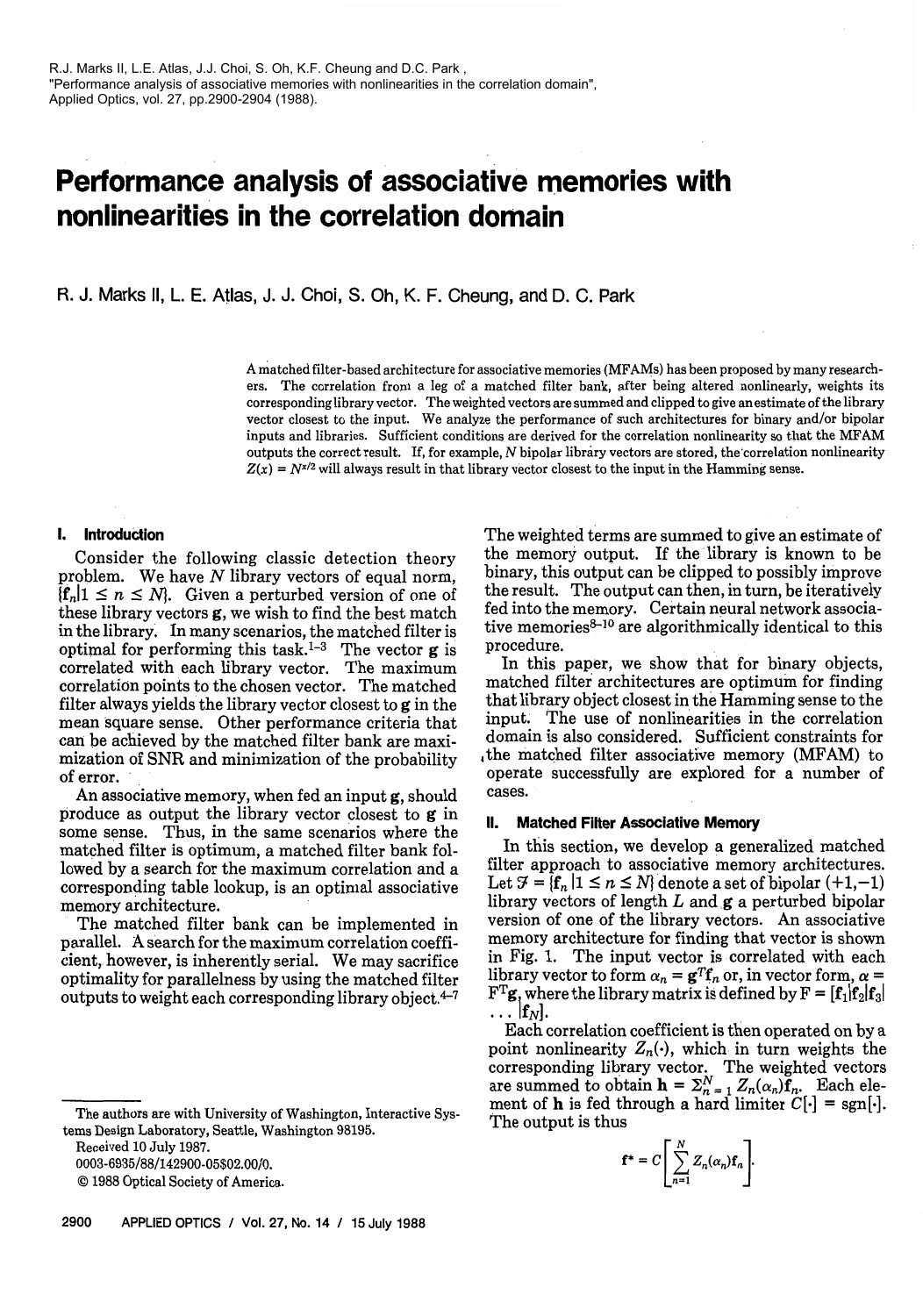

Fig. 1. Block diagram of a matched filter-based associative memory with nonlinearities in the correlation domain. Where

Ideally, f should be that library vector closest to g in some sense.

# **II. Extensions**

1. The output **f\*** could be again fed into the processor to yield a possibly better result. We refer to such a processor as an iterative matched filter associative memory (IMFAM).

2. We will also want to examine the MFAM performance when the input or matched filter bank is binary (0,l). As such, define

$$
\hat{\mathbf{f}}_n = \frac{1}{2}(\mathbf{f}_n + 1),
$$
  

$$
\hat{\mathbf{h}}_n = \frac{1}{2}(\mathbf{h}_n + 1),
$$

where 1 is a vector of ones. Clearly, the hatted vectors are binary when the unhatted vectors are bipolar  $(-1,+1)$ . For binary inputs, the hard limiter performs a unit step operation.

## **Ill. Special Cases**

1. When operated iteratively with a binary input and bipolar matched filter, IMFAM performs identical (yet architecturally different) to the synchronous version of Hopfield's content addressable memory (CAM) with autoneural interconnects when  $Z_n(x) = x^{8,10}$ 

2. Soffer et  $al.5,12-13$  implemented a nonlinear holographic associative memory with feedback using a hologram and phase-conjugate mirrors (PCMs). The hologram acts the memory element. The PCMs were used for feedback, thresholding, and amplification to improve the correlation between the input object and desired image.

3. Athale *et*  $al.^{11}$  suggested library vector-dependent weights for attentive associative memory. Specifically,  $Z_n(x) = a_n x$ , where  $a_n$  is an attentive factor.

4. Psaltis  $et~al.^4$  used square law and unit step nonlinearities in a MFAM optical architecture.

5. We justify a form of MFAM from a receiver design point of view. Let g be a library vector perturbed by additive white Gaussian noise. The corresponding decision function is<sup>1</sup>

$$
d(\mathbf{f}_n) = \frac{\pi_n}{(2\pi\sigma^2)^{L/2}} \exp \left(-\frac{\|\mathbf{g} - \mathbf{f}_n\|^2}{2\sigma^2}\right),
$$

where  $\pi_n$  is a priori probability, i.e.,  $\pi_n = Pr\{f_n\}$ . Hence, if the decision function for  $f_n$  is comparatively large, it should dominate the expression

$$
\mathbf{u} = \sum_{n=1}^{N} d(\mathbf{f}_n) \mathbf{f}_n.
$$
 (1)

If the library vectors are bipolar, then  $||{\bf f}_n||^2 = L$ , and we can write

$$
\mathbf{u} = a \sum_{n=1}^{N} \pi_n \exp\left(\frac{\mathbf{f}_n^T \mathbf{g}}{\sigma^2}\right) \mathbf{f}_n,
$$

$$
a = \frac{1}{(2\pi\sigma^2)^{L/2}} \exp\left[\frac{(L + ||\mathbf{g}||^2)}{2\sigma^2}\right]
$$

is simply a proportionality constant. Thus h is proportional to u when we use

$$
Z_n(x) = \pi_n \exp(x/\sigma^2). \tag{2}
$$

If all prior probabilities are equal (i.e.,  $\pi_n = 1/N$ ), they can be absorbed into the constant.

## **IV. Hamming Distance and Correlation**

As discussed on Sec. I, matched filters are used largely due to their optimal performance in certain scenarios. If **g** is a library vector perturbed by white Gaussian noise, choosing the library vector corresponding to the largest correlation coefficient minimizes the probability of error and maximizes the  $SNR<sup>1,2</sup>$  Below we show four cases where matched filters also minimize the Hamming distance.

1. Let g be a bipolar library vector at a Hamming distance of  $h_n$  from the bipolar vector  $f_n$ . Then

$$
\alpha_n = L - 2h_n,\tag{3}
$$

where  $L$  is the length of the library vectors. Thus maximizing correlation is the same as minimizing the Hamming distance.

**2.** In some situations (e.g., Hopfield's model) the binary vectors are stored at the memory as bipolar forms. To observe this binary input, bipolar matched filter case, the correlation coefficient is

$$
\beta_n = \frac{1}{2}(\mathbf{g} + 1)^T \mathbf{f}_n
$$

$$
= \frac{1}{2}\alpha_n + \frac{1}{2}S_n,
$$

where  $S_n$  is the sum of the elements in  $f_n$ . Substituting Eq. (3) gives

$$
\beta_n = \frac{1}{2}(L + S_n) - h_n. \tag{4}
$$

If we assume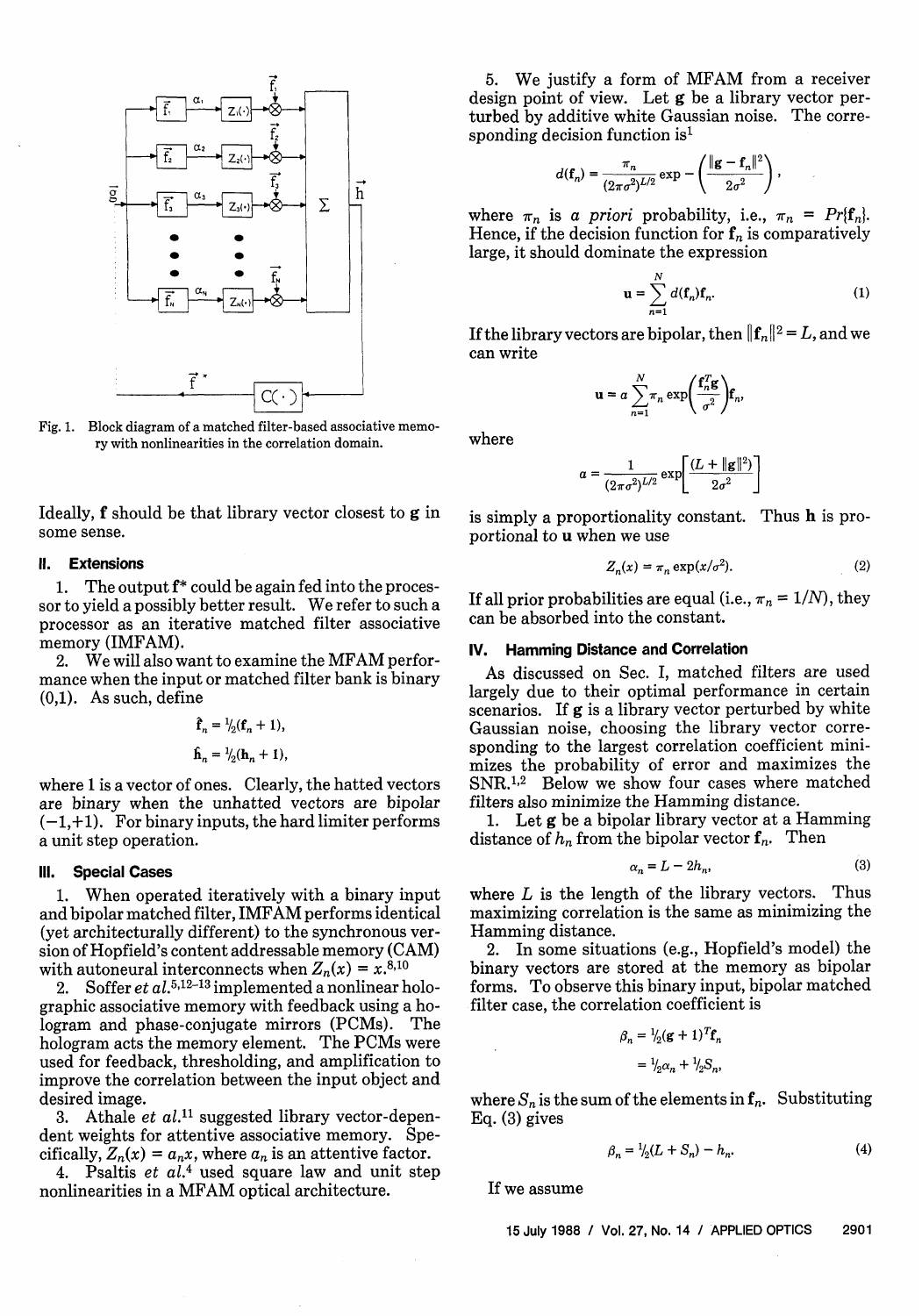$$
S_n = \sum_{m=1}^{L} f_{nm} = S
$$

for all n, Eq. (4) becomes  $\beta_n = \frac{1}{2}(L + S) - h_n$ . (This constraint has a similar flavor to that of requiring each library vector to have the same energy. Such energy constraints are common in matched filter detectors.<sup>1</sup>) Then maximizing the binary-bipolar correlation is the same as minimizing the Hamming distance.

**3.** If both input and library vectors are binary, the correlation coefficients are

$$
\gamma_n = \frac{1}{4} (g+1)^T (f_n+1)
$$
  
=  $\frac{1}{2} L + \frac{1}{4} (S_g + S_n) - \frac{1}{2} h_n,$  (5)

where  $S_g$  and  $S_n$  are the total number of ones in g and  $f_n$ , respectively. Again, if  $S_n = S$ , Eq. (5) can be maximized by minimizing  $h_n$ .

4. Finally, the bipolar input-binary filter correlation coefficient is

$$
\lambda_n = \frac{1}{2} \mathbf{g}^T (\mathbf{f}_n + 1)
$$

$$
= \frac{1}{2} (S_n + L) - h.
$$

Thus we have a maximum correlation by choosing a minimum Hamming distance. The above four cases are summarized in Table I.

# **V. MFAM Performance**

In what conditions will the MFAM output the library vector closest in Hamming distance to the input? We consider three cases, all of which assume homogeneous nonlinearities [i.e.,  $Z_n(\alpha) = Z(\alpha)$  for all n] and bipolar inputs and libraries. Similar results can be obtained for the binary input-bipolar library and bipolar input-binary library cases. The remaining binary input-binary filter case will not work on the MFAM without modification of the sgn clip (i.e., h is always non-negative).

## A. Strictly Increasing Nonlinearities

Here we require that  $Z(x)$  be a strictly increasing function and that the library vectors be separated sufficiently so that

#### **Table I. Correlation Coefficients for the Four Possible Combinations of Bipolar Binary-Input Library**

Library Element

|                  |         | Bipolar                               | Binary                                                |
|------------------|---------|---------------------------------------|-------------------------------------------------------|
| Vector<br>linput | Bipolar | $\alpha_n = L - 2h_n$                 | $\lambda_n = (1/2) (S_g + 1)$<br>$-h_n$               |
|                  | Binary  | $\beta_n = (1/2) (L + S_n)$<br>$-h_n$ | $\gamma_n = (1/2) (L - h_n)$<br>+ (1/4) $(S_q + S_n)$ |

2902 **APPLIED OPTICS** I **Vol. 27, No. 14** I **15 July 1988** 

$$
\mathbf{f}_p^T \mathbf{f}_q \le \alpha; \quad p \ne q,\tag{6}
$$

where  $\alpha$  represents the magnitude of the largest correlation coefficient among the library elements. Note that, if  $\alpha = 0$ , the library vectors are orthogonal. Let  $\alpha_{\text{max}}$  be the maximum correlation between the input and library vectors:

$$
\alpha_{\max} = \max_{1 \le n \le N} (\mathbf{g}^T \mathbf{f}_n) = L - 2k,\tag{7}
$$

where k is the minimum Hamming distance between  $g$ and the library. We will assume there is a unique library vector  $f_{\text{max}}$  that results in this maximum correlation.

As a consequence of our assumptions, it follows that

$$
\alpha_n \le 2k + \alpha; \quad n \ne \max. \tag{8}
$$

The input to the hard limiter is

$$
\mathbf{h} = \sum_{n=1}^{N} Z(\alpha_n) \mathbf{f}_n,
$$

or, in vector component form,

$$
h_l = \sum_{n=1}^{N} Z(\alpha_n) f_{nl}
$$
  
=  $Z(\alpha_{\text{max}}) f_{\text{max},l} + \sum_{n \neq \text{max}}^{N} Z(\alpha_n) f_{nl}.$ 

For sgn( $h_l$ ) =  $f_{\text{max},l}$ , we require that

$$
h_l \sum_{f_{\max,l}=-1}^{f_{\max,l}=1} 0,
$$

or equivalently  $h_i f_{\text{max},i} > 0$ .

Since  $a < b$  implies that  $Z(a) < Z(b)$  and  $f_{nl}f_{\text{max},l} =$  $\pm 1$ , we write

$$
h_f_{\max,l} = Z(\alpha_{\max}) + \sum_{n \neq \max}^{N} Z(\alpha_n) f_n f_{\max,l}
$$
  
\n
$$
\geq Z(L - 2k) - \sum_{n \neq \max}^{N} Z(\alpha_n)
$$
  
\n
$$
\geq Z(L - 2k) - (N - 1)Z(2k + \alpha),
$$

where we have used Eqs. (7) and (8). Thus, if

$$
Z(L - 2k) > (N - 1)Z(2k + \alpha),
$$
 (9)

the (noniterative) associative memory in Fig, 1 will give the desired result. For orthogonal library elements, the constraint becomes  $Z(L - 2k) > (N - 1)$  $Z(2k)$ .

We consider two special cases:

#### 1. Odd Power Nonlinearities

$$
Z(x) = x^{2Q+1}; \quad Q = 0,1,2,\ldots.
$$

From Eq. (9), for a given L, N,  $\alpha$ , and Q, the MFAM will produce the correct output if the input Hamming distance obeys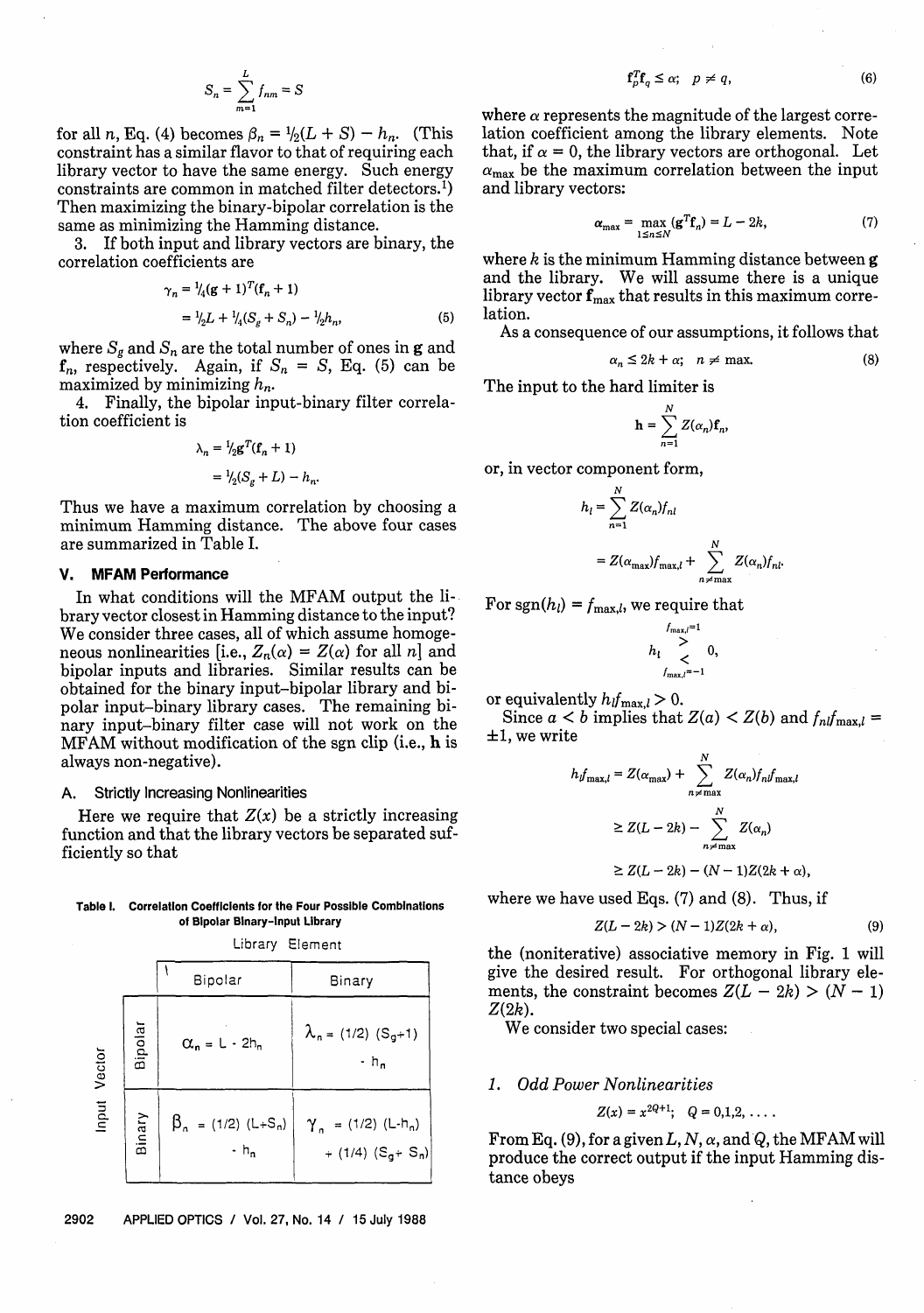$$
k < \frac{L - \alpha (N-1)^{\frac{1}{2Q+1}}}{2\left[(N-1)^{\frac{1}{2Q+1}}+1\right]}
$$

or, for orthogonal library vectors,

$$
k<\frac{L}{2\left[(N-1)^{\frac{1}{2Q+1}}+1\right]}
$$

For  $Q = 0$  we are at the equivalent of Hopfield's associative memory neural net for bipolar inputs and library. Here  $k \le L/2N$  assures one-step convergence.

We also can compute the minimum Q required for proper MFAM operation by solving Eq. (9) for a given L, k, and  $\alpha$ . The result is

$$
2Q + 1 > \frac{\ln(N-1)}{\ln(\frac{L-2k}{2k+\alpha})}
$$

for nonorthogonal library elements and

$$
2Q + 1 > \frac{\ln(N-1)}{\ln(\frac{L}{2k} - 1)}
$$

for orthogonal elements.

2. Exponential Nonlinearity

$$
Z(x) = \exp(ax); \quad a \ge 0. \tag{10}
$$

This nonlinearity is motivated from Eq. (2). Using Eq. (9), we can find a proper condition for  $k$  which guarantees convergence:

$$
k<\frac{1}{4}\bigg[L-\alpha-\frac{\ln(N-1)}{a}\bigg]\,\cdot
$$

From a design point of view, we would require

$$
a > \frac{\ln(N-1)}{L - 4k - \alpha} \tag{11}
$$

#### B. Exponential Nonlinearities

The exponential nonlinearity in Eq. (10) has an additional convergence property that warrants special attention. If there is only one library vector  $f_{\text{max}}$  that produces  $\alpha_{\text{max}}$ , then

$$
h(\mathbf{f}_n, \mathbf{g}) - h(\mathbf{f}_{\text{max}}, \mathbf{g}) \ge 1,
$$

where  $h()$  denotes the Hamming distance. Equivalently,

$$
\alpha_{\text{max}} - \alpha_n \geq 2; \quad n \neq \text{max}.
$$

From Eqs. (7) and (8), it follows that  $(L - 2k) - (2k + \alpha) \geq 2$ . Thus, from Eq. (11), we have the weaker convergence criterion

$$
a > \frac{1}{2} \ln(N - 1). \tag{12}
$$

This constraint is not parametrized by  $\alpha$  or k. Thus, assuming equality in Eq. (12) is sufficient, the nonlinearity  $Z(x) = (N-1)^{x/2}$  will always produce the correct output if there is a unique solution.

#### C. Even Power Nonlinearities

Physics many times dictates nonlinearities of the form  $Z(x) = x^{2\tilde{Q}}$ ;  $Q = 1,2,3,...$  (e.g., square law detectors). Such nonlinearities have the disadvantage of emphasizing negative and positive correlations equally. The analysis of the strictly increasing nonlinearity, however, is applicable here if, in lieu of Eq. (6), we require  $|\mathbf{f}_n^T\mathbf{f}_q| \leq \alpha$ ;  $p \neq q$ . Large negative correlations are then taken into account. Following the analysis, we find that Eq. (9) is still applicable. It then folIows that

$$
2Q > \frac{\ln(N-1)}{\ln\left(\frac{L-2k}{2K+\alpha}\right)}.
$$

The technique is also directly applicable to other even nonlinearities that are strictly increasing for positive argument such as  $Z(x) = \exp(a|x|)$  or polynomials in  $|x|$  with positive coefficients.

# **VI. Extension to Continuous Binary Objects**

An object  $g(x,y)$  is said to be bipolar if it takes on values of only  $\pm 1$ . For such objects, the Hamming distance can be defined as the percentage of area over which one object differs from the other. If  $A$  denotes the object's pupil area, Eq. (3) is applicable. Here we let

$$
L = \int_{\mathcal{A}} dx dy,
$$
  

$$
\alpha_n = \int_{\mathcal{A}} g(x, y) f_n(x, y) dx dy
$$

where g and  $f_n$  are, respectively, the bipolar input and. nth bipolar library object. There are similar expressions for when the input and/or library is binary. Further application of this generalization to results in this paper is obvious.

# **VII. Conclusion**

We have shown that, for binary (bipolar) objects, the matched filter indicates that library element closest to the input in the Hamming sense. The performance of noniterative matched filter associative memories was also analyzed. Sufficient conditions for desired performance were derived for a number of cases.

This work was supported by the SDIO/IST's program in Ultra High Speed Computing administered through ONR in conjunction with Texas Tech University. Les.E. Atlas was also supported by a NSF PYI award.

#### **References**

- 1. J. M. Wozencraft and I. R. Jacobs, Principles of Communication Engineering (Wiley, New York, 1965).
- **2.** H. L. Van Trees, Detection, Estimation and Modulation Theory, Part I (Wiley, New York, 1968).
- **3.** J. Goodman, Introduction to Fourier Optics (McGraw-Hill, New York, 1968).